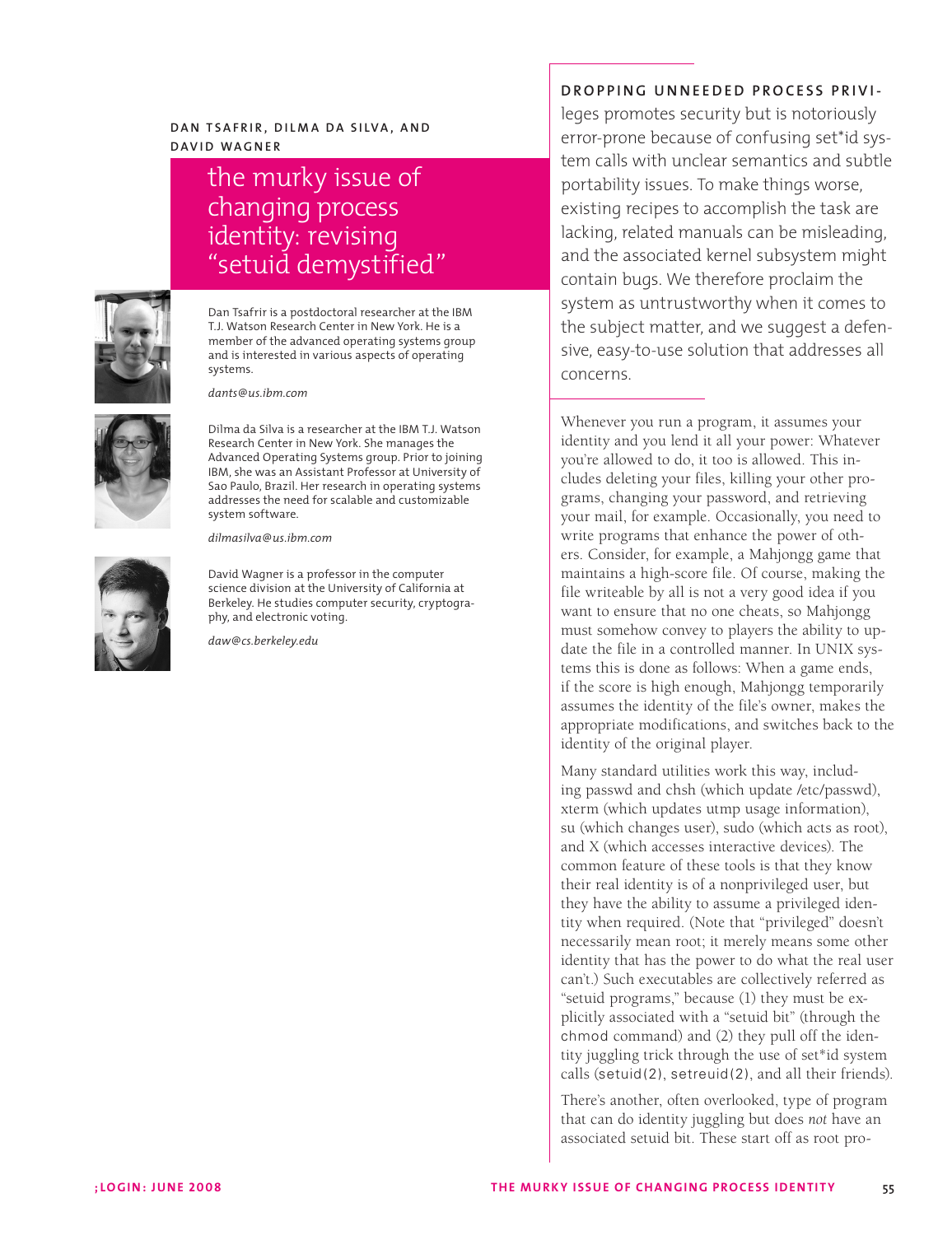cesses and use set\*id system calls to change their identity to that of an ordinary nonprivileged user. Examples include the login program, the cron daemon (which runs user tasks at a specified time), daemons providing service to remote users by assuming their identity (sshd, telnetd, nfs, etc.), and various mail server components.

Both types of programs share a similar philosophy: To reduce the chances of their extra powers being abused, they attempt to obey the principle of least privilege, which states that "every program and every user of the system should operate using the least set of privileges necessary to complete the job" [16]. For setuid programs this translates to:

- 1. minimizing the number and duration of the time periods at which the program temporarily assumes the privileged identity, to reduce the negative effect that programming mistakes might have (e.g., mistakenly removing a file as root can have far greater negative implications than doing it when the nonprivileged identity is in effect), and
- 2. permanently giving up the ability to assume the privileged identity as soon as it's no longer needed, so that if an attacker gains control (e.g., through a buffer overflow vulnerability), the attacker can't exploit those privileges.

The principle of least privilege is a simple and sensible rule. But when it comes to identity-changing programs (in the immortal words of The Essex [7] or anybody who ever tried to lose weight [14]) it's easier said than done. Here are a few quotes that may explain why it's at least as hard as doing a diet: Chen et al. said that "for historical reasons, the uid-setting system calls are poorly designed, insufficiently documented, and widely misunderstood" and that the associated manuals "are often incomplete or even wrong" [2]. Dean and Hu observed that "the setuid family of system calls is its own rat's nest; on different UNIX and UNIX-like systems, system calls of the same name and arguments can have different semantics, including the possibility of silent failures" [3]. Torek and Dik concluded that "many years after the inception of setuid programs, how to write them is still not well understood by the majority of people who write them" [17]. All these deficiencies have made the setuid mechanism the source of many security vulnerabilities.

It has been more than 30 years since Dennis Ritchie introduced the setuid mechanism [15] and more than 20 years since people started publishing papers about how to correctly write setuid programs [1]. The fact that this article has something new to say serves as an unfortunate testament that the topic is not yet resolved. Our goal in this paper is to provide the equivalent of a magical diet pill that effortlessly makes you slim (or at least lays the foundation for this magic). Specifically, we design and implement an intuitive change-identity algorithm that abstracts away the many pitfalls, confusing details, operating-system-specific behavior, and portability issues. We build on and extend the algorithm proposed by Chen et al. [2], which neglected to factor in the role that supplementary groups play in forming an identity. Our code is publicly available [18]. It was extensively tested on Linux 2.6.22, FreeBSD 7.0-STABLE, OpenSolaris, and AIX 5.3. We warn that, given the history of subtle pitfalls in the set\*id syscalls, it may be prudent for developers to avoid relying upon our algorithm until it has been subject to careful review by others.

# **User Identity vs. Process Identity**

Before attempting to securely switch identities, we need to define what the term "identity" means. In this context, we found it productive to make a dis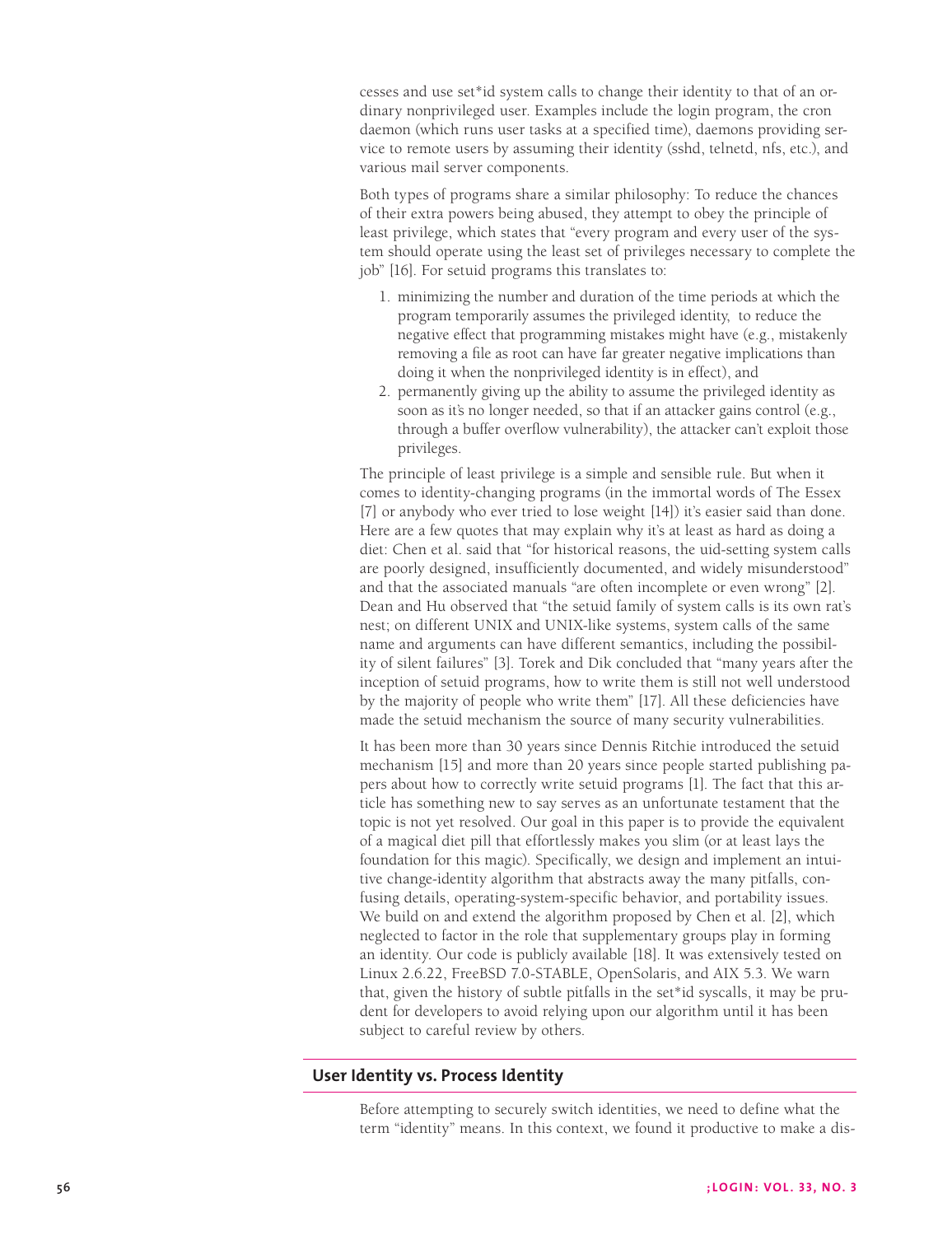tinction between two types of identities: that of a user and that of a process. The user's credentials include the user ID (uid), the user's primary group (gid), and an additional array of supplementary groups (sups). Collectively, they determine which system resources the user can access. In particular, a zero uid is associated with the superuser (root) who can access all resources. We define the ucred\_t type to represent a user by aggregating these three fields, as follows:

typedef struct supplementary\_groups {

```
gid_t *list; // sorted ascending, no duplicates 
  int size; // number of entries in 'list'
} sups_t; 
typedef struct user_credentials {
  uid_t uid; 
  gid_t gid; 
  sups_t sups; 
} ucred_t;
```
Things are a bit more complicated when it comes to the corresponding process credentials. Each process has three user IDs: real (ruid), effective (euid), and saved (suid). The real uid identifies the "owner" of the process, which is typically the executable's invoker. The effective uid represents the identity in effect, namely, the one used by the OS (operating system) for most access decisions. The saved uid stores some previous user ID, so that it can be restored (copied to the euid) at some later time with the help of set\*uid system calls. Similarly, a process has three group IDs: rgid, egid, and sgid. We define the pcred\_t type to encapsulate the credentials of a process:

```
typedef struct user ids { uid t r, e, s; } uids t;
typedef struct group_ids { gid_t r, e, s; } gids_t;
```
typedef struct process\_credentials {

```
uids t uids; // uids.r = ruid, uids.e = euid, uids.s = suid
  gids_t gids; // gids.r = rgid, gids.e = egid, gids.s = sgid
  sups t sups;
} pcred_t;
```
Supplementary groups can be queried with the help of the getgroups system call. The ruid, euid, rgid, and egid of a process can be retrieved with getuid, geteuid, getgid, and getegid, respectively. The ways to find out the values of suid and sgid are OS-specific.

In Linux, each process also has an fsuid and an fsgid, which are used for access control to the file system. Normally, these are equal to the euid and egid, respectively, unless they are explicitly changed [11]. As this rarely used feature is Linux-specific, it is not included in the aforementioned data structures. To ensure correctness, our algorithm never manipulates the fsuid or fsgid, ensuring that (if programs rely only upon our interface for manipulating privileges) the fsuid and fsgid will always match the euid and egid.

The benefit of differentiating between user and process identities is that the former is more convenient to work with, easier to understand, better captures the perception of programmers regarding identity, and typically is all that is needed for programmers to specify what kind of an identity they require. In other words, the notions of real, effective, and saved IDs are not important in their own right; rather, they are simply the technical means by which identity change is made possible. Note, however, that "user" isn't an abstraction that is represented by any kernel primitive: The kernel doesn't deal with users; it deals with processes. It is therefore the job of our algorithm to internally use pcred\_t and provide the appropriate mappings.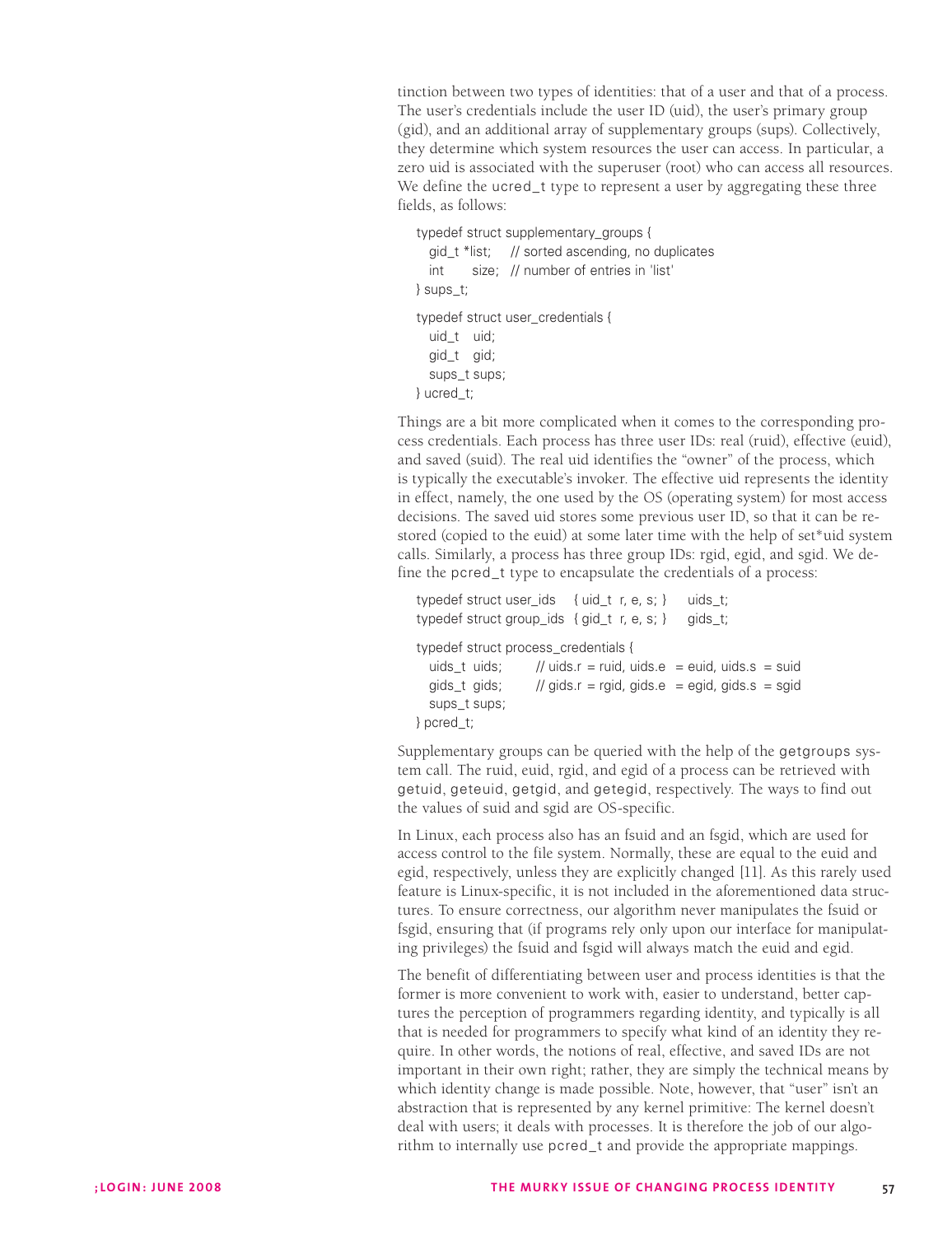# **Rules of Identity Juggling**

## **identity propagation and split personalities**

The second thing one has to consider when attempting to correctly switch identities is the manner by which processes initially get their identity. When a user *rik* logs in, the login program forks a process *P* and sets things up such that (1) *P*'s three uids hold *rik*'s uid, (2) *P*'s three gids hold *rik*'s primary group, and (3) *P*'s supplementary array is populated with the gids of the groups to which *rik* belongs. The process credentials are then inherited across fork. They are also inherited across exec, unless the corresponding executable *E* has its setuid bit set, in which case the effective and saved uids are set to be that of *E*'s owner (but the real uid remains unchanged). Likewise, if *E* is setgid, then the saved and effective groups of the new process are assigned with *E*'s group.

Conversely, the supplementary array is *always* inherited as is, even if *E*'s setuid/setgid bits are set. Notice that this can lead to a bizarre situation where *E* is running with a split personality: The effective user and group are of *E*'s owner, whereas the supplementary groups are of *E*'s invoker. This isn't necessarily bad (and in fact constitutes the typical case), but it's important to understand that this is what goes on.

# **user id juggling**

Since access control is based on the effective user ID, a process gains privilege by assigning a privileged user ID to its euid, and drops privilege by removing it. To drop privilege temporarily, a process removes the privileged user ID from its euid but stores it in its saved ID; later, the process may restore privilege by copying this value back to the euid. To drop privilege permanently, a process removes the privileged user ID from all three uids. Thereafter, the process can never restore privilege.

Roughly speaking, there typically exists some technical way for a process to copy the value from one of its three uids to another, and thus perform the uid juggling as was just described. If the process is nonroot (uid  $\neq$  0), then that's all it can do (juggle back and forth between the real and saved uids). Root, however, can assume any identity.

## **primary group juggling**

The rules of changing gids are identical, with the exception that egid=0 doesn't convey any special privileges: Only if euid=0 can the process set arbitrary gids.

#### **supplementary groups juggling**

The rules for changing supplementary groups are much simpler: If a process has euid=0, it can change them however it likes through the setgroups system call. Otherwise, the process is forbidden from using setgroups and is stuck with the current setting. The implications for setuid programs are interesting. If the setuid program drops privileges (assuming the identity of its invoker), then the supplementary groups will already be set appropriately. However, until that happens, the program will have a split personality. A setuid-root program can set the supplementary groups to match its privileged identity, if it chooses. However, nonroot setuid programs cannot: They will suffer from a split personality for as long as they maintain their privileged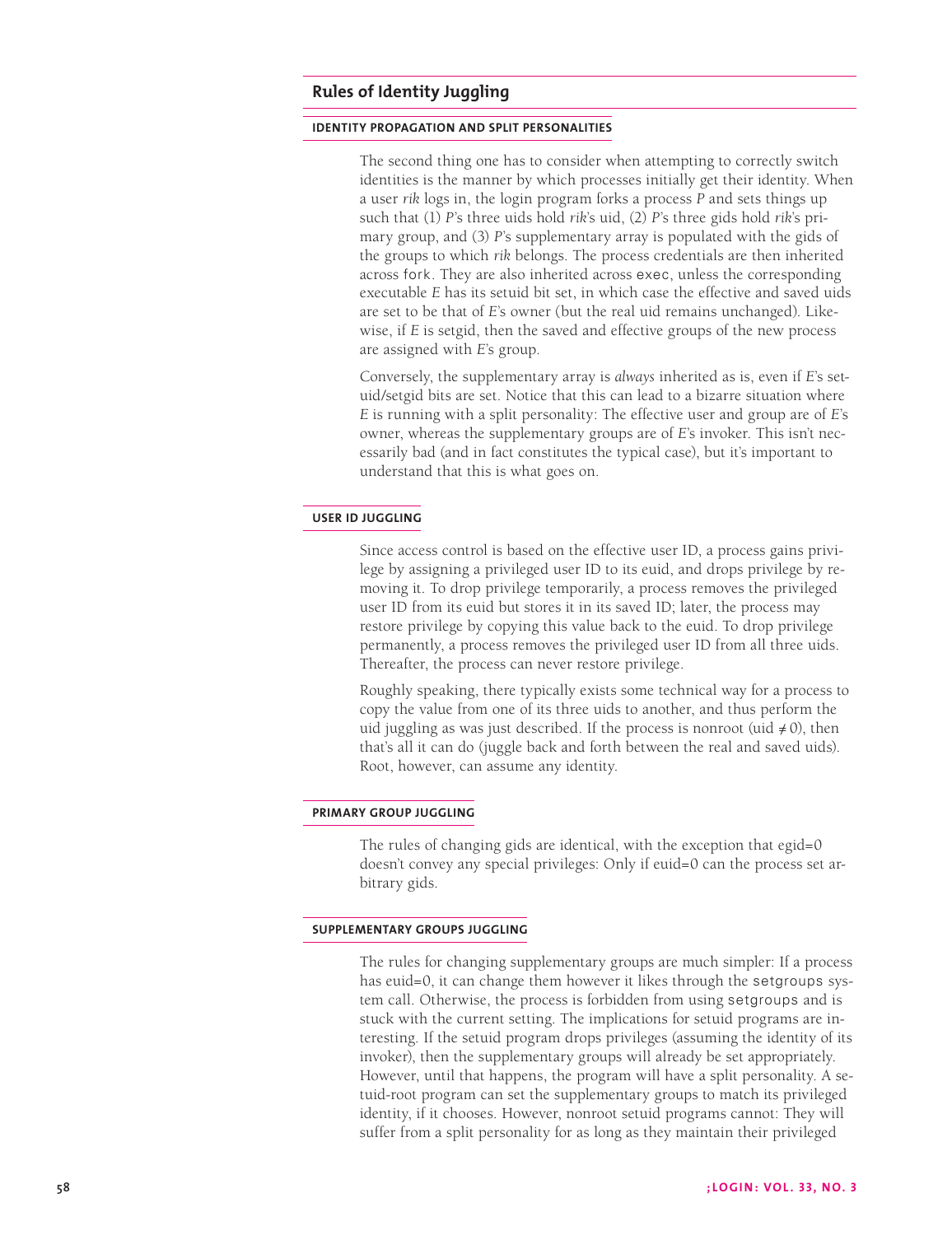identity, and there's simply no way around it. As a result, nonroot setuid programs might run with extra privileges that their creators did not anticipate.

#### **messiness of setuid system calls**

Several standard set\*id system calls allow programmers to manipulate the real, effective, and saved IDs, in various ways. To demonstrate their problematic semantics, we focus on only setuid(2) through an example of a vulnerability found in a mainstream program. Googling the word "setuid" with "vulnerability" or "bug" immediately brings up many examples that are suitable for this purpose. But to also demonstrate the prevalence of the problem, we attempted to find a new vulnerability. Indeed, the first program we examined contained one.

Exim is a popular mail server that is used by default in many systems [5]. Figure 1 shows the function exim uses to drop privileges permanently, taken from the latest version available at the time of this writing [6]. It implicitly assumes that calling setuid will update all three uids, so that all privileges are permanently relinquished. This assumption indeed holds for some OSes (e.g., FreeBSD). But if the effective ID is nonzero (which may be the case according to the associated documentation) then the assumption doesn't hold for Linux, Solaris, and AIX, as the semantics of setuid under these circumstances dictate that only the euid will be updated, leaving the ruid and suid unchanged. Consequently, if exim is compromised, the attacker can restore exim's special privileges and, for example, obtain uncontrolled access to all mail in the system.

Although this particular vulnerability isn't nearly as dangerous as some previously discovered setuid bugs, it does successfully highlight the problematic system call behavior, which differs not only between OSes but also according to the current identity.

```
/* 
    /* This function sets a new uid and gid permanently, optionally calling 
    /* initgroups() to set auxiliary groups. There are some special cases when 
    /* running Exim in unprivileged modes. In these situations the effective 
    /* uid will not be root; [...] 
    /*/ 
   void exim_setugid(uid_t uid, gid_t gid, BOOL igflag, uschar *msg) 
   {
     uid_t \neq \text{u} \neq \text{u} = geteuid();
     gid_t egid = getegid();if (euid == root_uid || euid != uid || egid != gid || igflag) {
         if (igflag) {
            /* do some supplementary groups handling here */ ... 
         }
        if (setgid(gid) < 0 || setuid(uid) < 0) {
            /* PANIC! */ ... 
         }
     }
   }
FIGURE 1: EXIM'S CODE TO PERMANENTLY CHANGE IDENTITY
co n t a i n s a vuln e r a b i l i t y.
```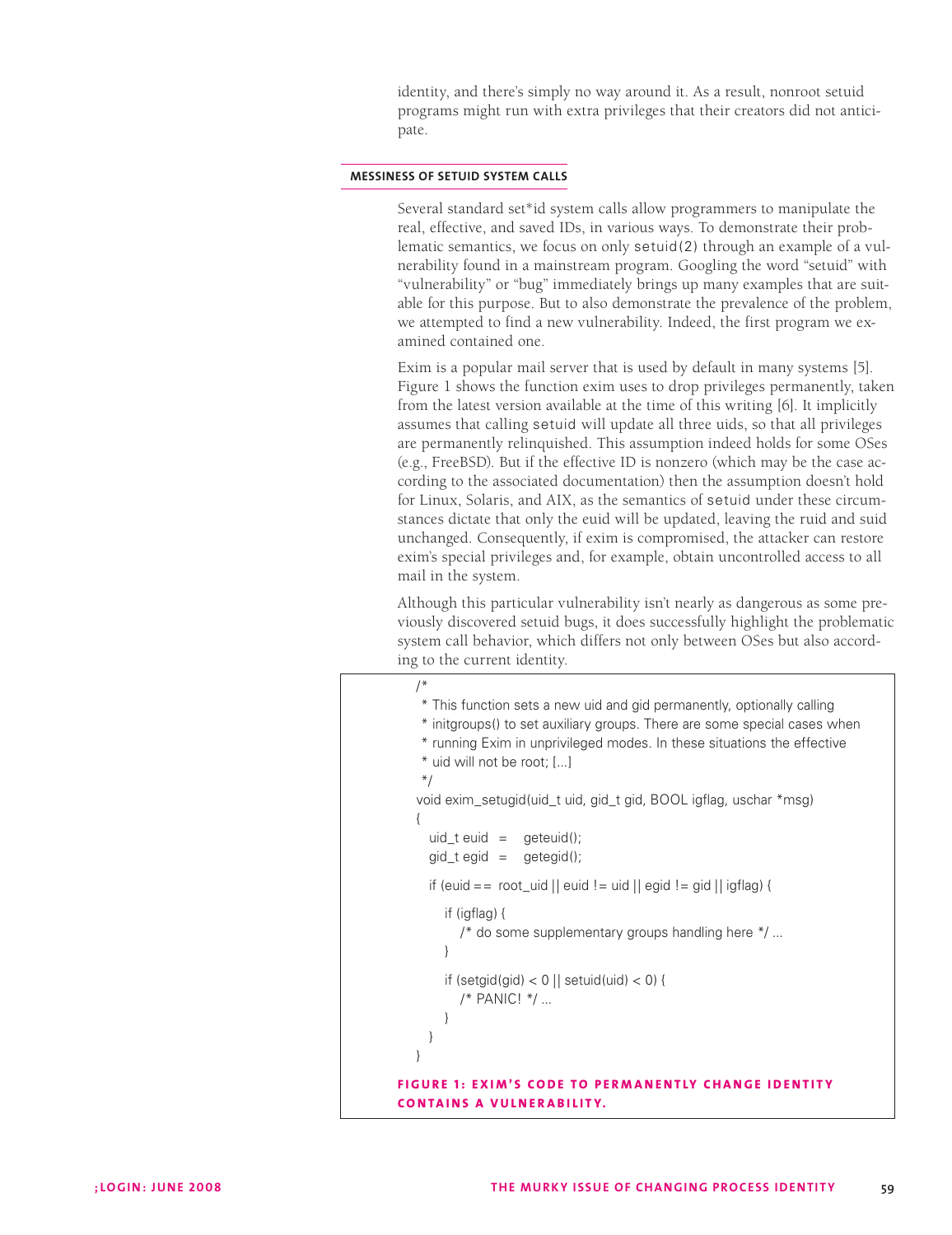# **Safely Dropping Privileges**

Equipped with a good understanding of the subject, we go on to develop an algorithm to safely drop privileges permanently. We do so in a top-down manner, making use of the ucred\_t and pcred\_t types previously defined. Figure 2 (facing page) shows the algorithm. Its input parameter specifies the target identity; the algorithm guarantees to permanently switch to the target identity or clearly indicate failure. The algorithm works by first changing the supplementary groups, then changing the gids and changing the uids (in that order), and, finally, checking that the current identity matches the target identity.

## **error handling**

There are two ways to indicate failure, depending on how the macros DO\_CHK and DO\_SYS are defined:

```
#ifdef LIVING_ON_THE_EDGE 
# define DO_SYS(call) if( (call) = -1 ) return -1 /* do system call */
# define DO_CHK(expr) if( ! (expr) ) return -1 /* do boolean check */
#else 
# define DO SYS(call) if( (call) == -1 ) abort() \prime^* do system call */
# define DO_CHK(expr) if( ! (expr ) abort() /* do boolean check */
#endif
```
But although reporting failure through return values is possible, we advise against it, as it might leave the identity in an inconsistent state. Thus, when an identity change fails in the middle, programmers should either abort or really know what they're doing.

#### **input check**

The ucred\_is\_sane function checks the validity of the input parameter. It is implemented as follows:

long nm = sysconf(\_SC\_NGROUPS\_MAX); return (nm >= 0) && (nm >= uc->sups.size) && (uc->sups.size >= 0) &&  $uc$ ->uid != (uid t)-1 &&  $uc$ - $\gamma$ gid ! = (gid t)-1;

The maximal size of the supplementary groups may differ between systems, but it can be queried in a standard way. We also check that the user and group IDs aren't -1, because this has special meaning for several set\*id system calls ("ignore").

#### **verification**

The first chunk of code in Figure 2 is responsible for setting the supplementary groups to uc->sups, the three gids to g, and the three uids to u. Setting the uids last is important, because afterward the process might lose its privilege to change its groups. Setting supplementary groups before primary groups is also important, for reasons to become clear later on. The remainder of the function verifies that all of these operations successfully changed our credentials to the desired identity. This policy is required in order to prevent mistakes in the face of the poorly designed set\*id interface (e.g., this policy would have prevented the exim vulnerability), to protect against possible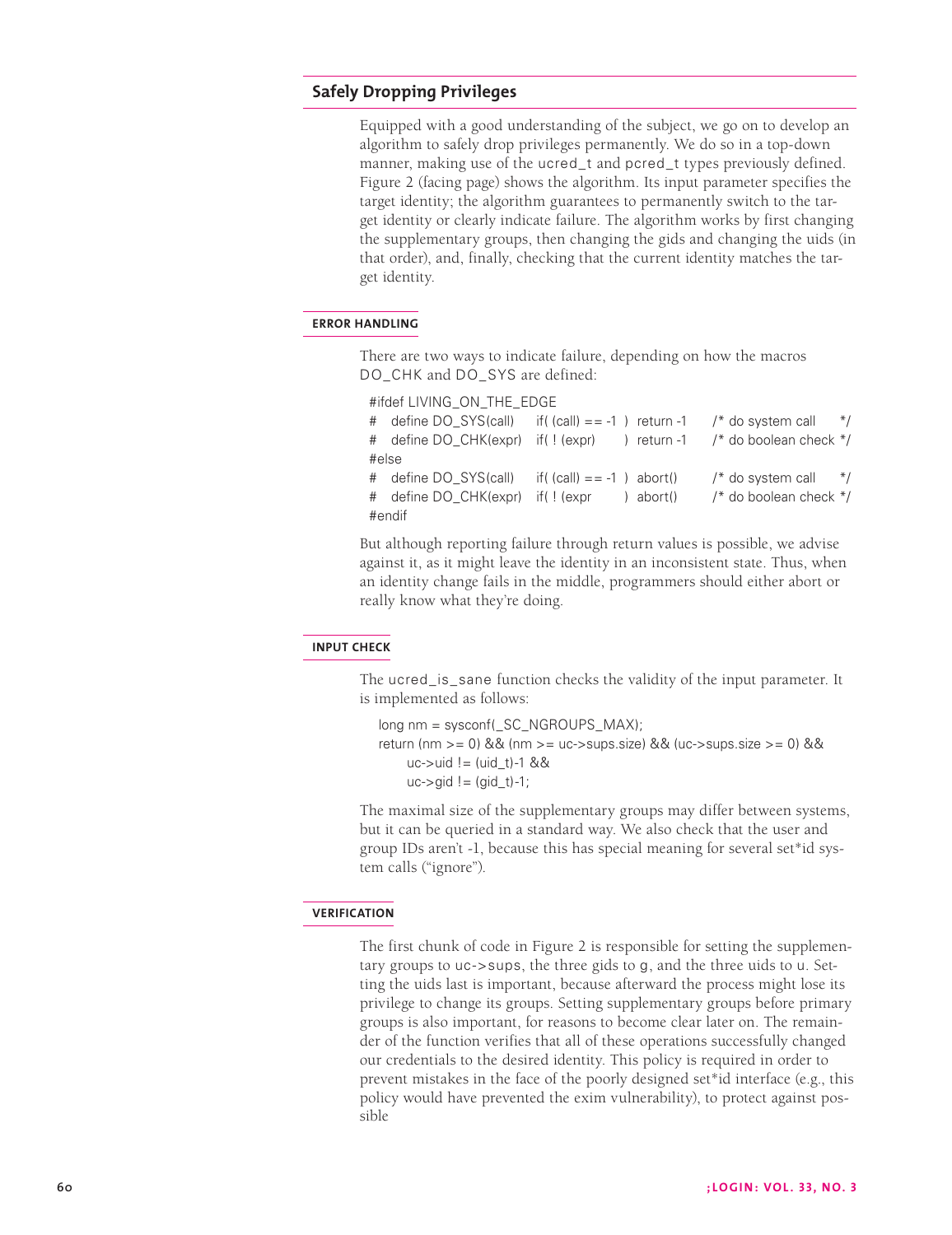```
int drop_privileges_permanently(const ucred_t *uc /*target identity*/) 
  {
    uid_t u = uc->uid;gid_t g = uc->gid;
    pcred_t pc; 
    DO_CHK( ucred_is_sane(uc) );
    DO_SYS( set_sups( &uc->sups ) ); 
    DO_SYS( set_gids( g/*real*/, g/*effective*/, g/*saved*/) );
    DO_SYS( set_uids( u/*real*/, u/*effective*/, u/*saved*/) );
    DO_SYS( get_pcred( &pc ) );
    DO_CHK( eql_sups ( &pc.sups , &uc->sups ) ); 
    DO_CHK( g = p \cdot g ids.r && g = p \cdot g ids.e && g = p \cdot g ids.s );
    DO_CHK( u == pc.uids.r && u == pc.uids.e && u == pc.uids.s ); 
    free( pc.sups.list ); 
  #if defined(__linux__) 
    DO_SYS( get_fs_ids( &u, &g) ); 
    DO_CHK( u == uc->uid & g == uc->gid);#endif 
    return 0; /* success */ 
  }
FIGURE 2: PERMANENTLY SWITCHING IDENTITY AND VERIFYING THE
CORRECTNESS OF THE SWITCH.
```
related kernel bugs [2] or noncompliant behavior (see below) and to defend against possible future kernel changes. These reasons, combined with the fact that having the correct identity is crucial in terms of security, provide good motivation for our untrusting approach.

# **querying process identity**

The get\_pcred function we implement fills the memory pointed to by the pcred\_t pointer it gets. We get the ruid, rgid, euid, and egid with the help of the standard system calls getuid, getgid, geteuid, and getegid, respectively. Unfortunately, there's no standard way to retrieve saved IDs, so we use whatever facility the OS makes available, as shown in Figure 3 on the next page. The getresuid and getresgid nonstandard system calls are the easiest to use and the most popular among OSes. AIX's getuidx and getgidx also have easy semantics, whereas with Solaris the programmer must resort to using Solaris's /proc interface [10].

The supplementary groups are retrieved with the help of the standard getgroups system call. To allow for easy comparison of supplementary arrays, we normalize the array by sorting it and by removing duplicate entries, if any exist. The array is malloced, and it should therefore be freed later on.

# **linux filesystem ids**

In Linux, the fsuid is supposed to mirror the euid, as long as setfsuid isn't explicitly used [11], and the same goes for fsgid and egid. However, there has been at least one kernel bug that violated this invariant [2]. Therefore, in accordance with our defensive approach, the algorithm in Figure 2 explicitly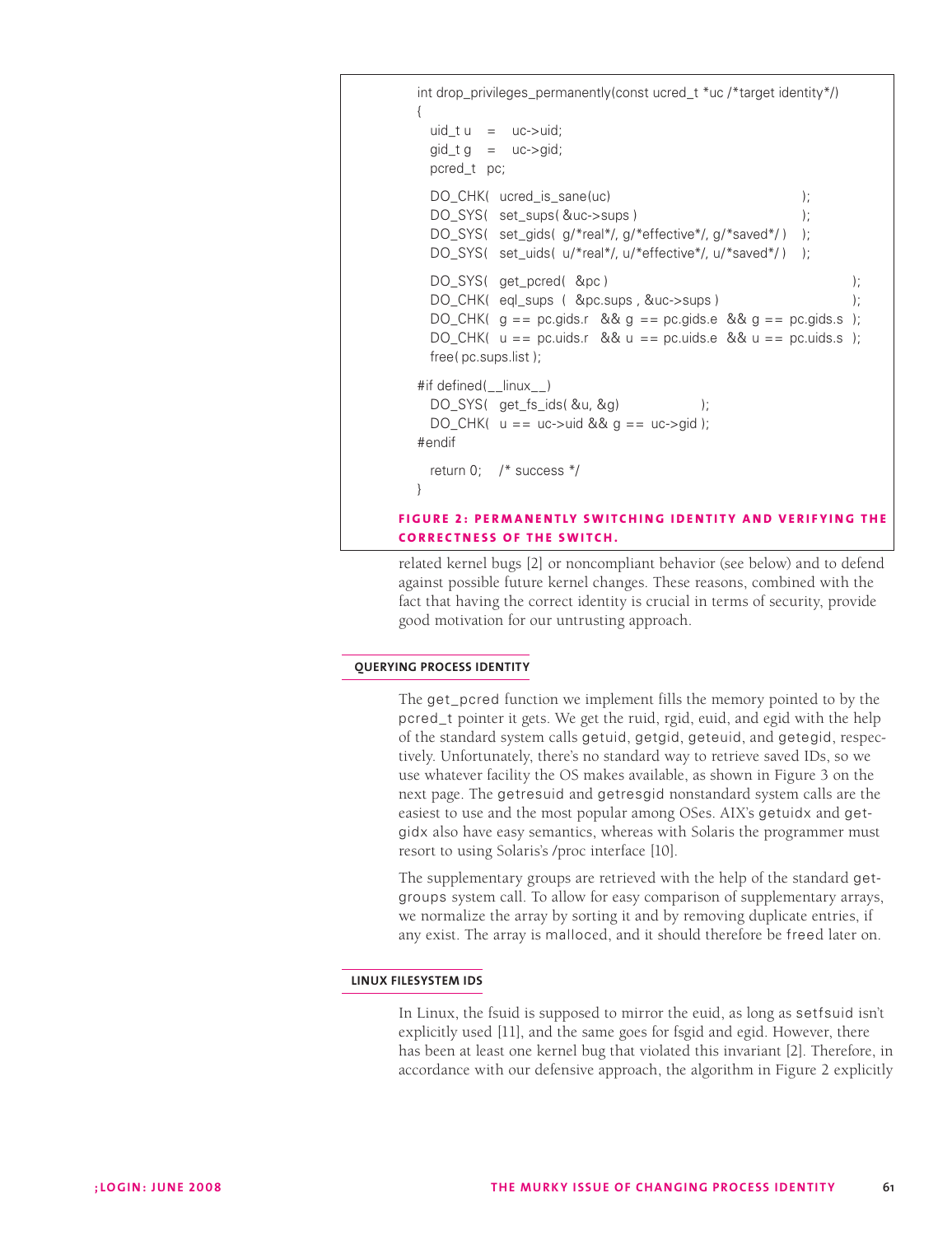```
int get_saved_ids(uid_t *suid, gid_t *sgid) 
{
#if defined(__linux__) | | defined(__HPUX__) | | \
  defined(__FreeBSD__) | | defined(__OpenBSD__) | | defined(__DragonFly__) 
  uid_t ruid, euid; 
  gid_t rgid, egid; 
  DO_SYS( getresuid(&ruid, &euid, suid) ); 
  DO_SYS( getresgid(&rgid, &egid, sgid) ); 
#elif defined(_AIX) 
   DO_SYS( *suid = getuidx(ID_SAVED) );
   DO_SYS( *sgid = getgidx(ID_SAVED) ); 
#elif defined(__sun__) | | defined(__sun) 
   prcred_t p; /* prcred_t is defined by Solaris */ 
   int fd; 
   DO_SYS( fd = open( "/proc/self/cred", O_RDONLY) ); 
   DO_CHK( read(fd, \&p, sizeof(p)) == sizeof(p) );
   DO_SYS( close(fd) );
   *suid = p.pr_suid;
   *sgid = p.pr_sgid; 
#else 
# error "need to implement, notably: __NetBSD__, __APPLE__, __CYGWIN__" 
#endif 
  return 0; 
}
FIGURE 3: GETTING THE SAVED UID AND GID IS AN OS-DEPENDENT
op e r a t i o n .
```
verifies that the fs-invariant indeed holds. As there is no getfsuid or getfsgid, our implementation of get\_fs\_ids is the C equivalent of

grep Uid /proc/self/status | awk '{print \$5}' # prints fsuid grep Gid /proc/self/status | awk '{print \$5}' # prints fsgid

## **setting uids and gids**

The POSIX-standard interfaces for setting IDs are tricky, OS-dependent, and offer no way to directly set the saved IDs. Consequently, *nonstandard* interfaces are preferable, if they offer superior semantics. This is the design principle underlying our implementation of set\_uids and set\_gids. The implementation is similar in spirit to the code in Figure 3, but it is complicated by the fact that nonprivileged processes are sometimes not allowed to use the preferable interface, in which case we fall back on whatever is available.

Specifically, all OSes that support getresuid (see Figure 3) also support setresuid and setresgid. These offer the clearest and most consistent semantics and can be used by privileged and nonprivileged processes alike. (Of course the usual restrictions for nonprivileged processes still apply, namely, each of the three parameters must be equal to one of the three IDs of the process.) In Solaris, only root can use the /proc interface for setting IDs [10], so with nonroot processes we naively use seteuid and setreuid (and their gid counterparts) and hope for the best: The verification part in Figure 2 will catch any discrepancies. In AIX, setuidx and setgidx are the clearest and most expressive, and they can be used by both root and nonroot processes [13]. However, AIX is very restrictive: a nonroot process can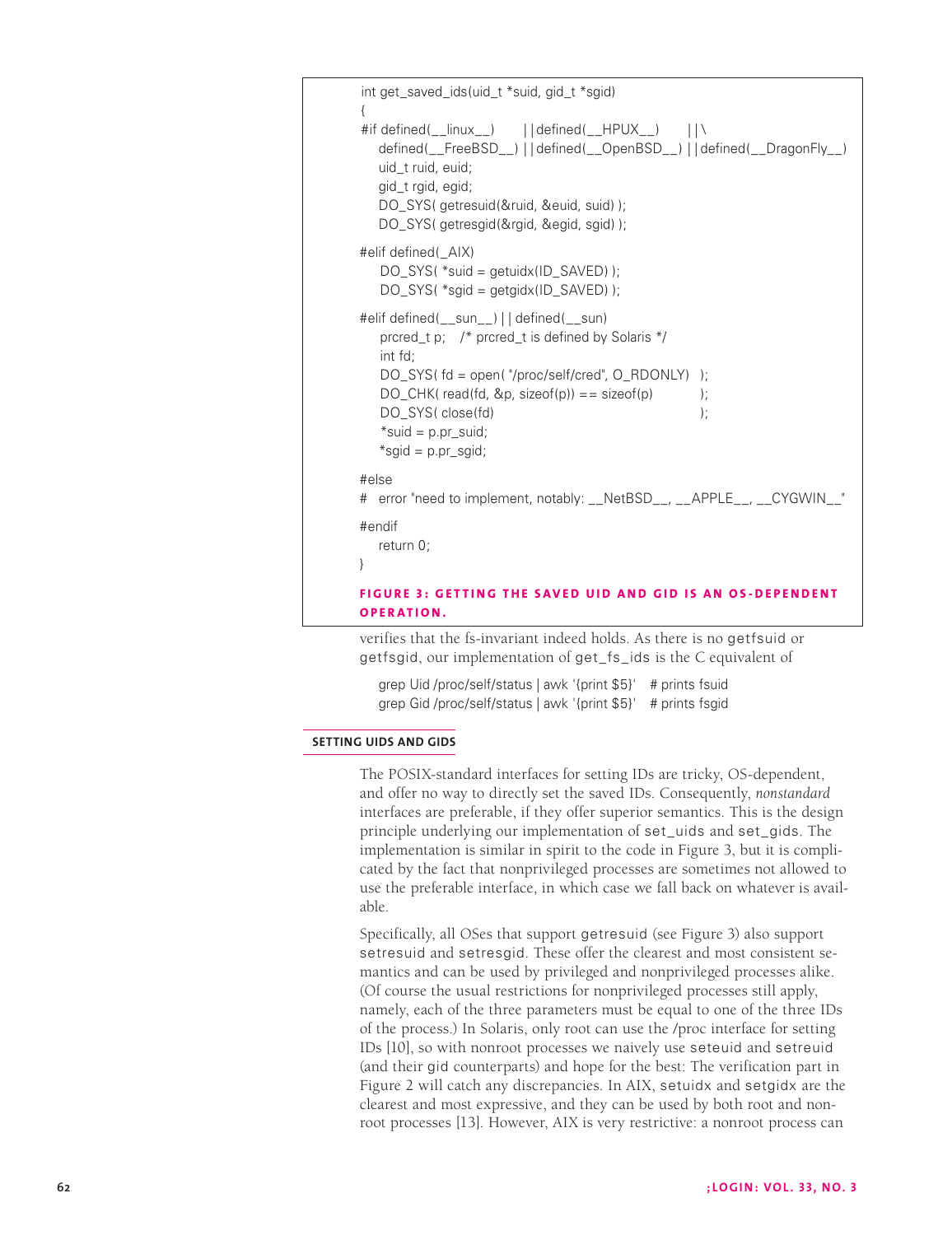only change its effective IDs, so dropping privileges permanently is impossible for nonroot processes; also, root processes are allowed to set euid, euid/ ruid, or euid/ruid/suid, but only to the same value.

#### **supplementary groups caveats**

Recall that nonroot processes are not allowed to call setgroups. Therefore, to avoid unnecessary failure, setgroups is only invoked if the current and target supplementary sets are unequal, as shown in Figure 4. (Disregard the FreeBSD chunk of code for the moment.) Additionally, recall that after setting the supplementary groups in Figure 2, we verify that this succeeded by querying the current set of supplementary groups and checking that it matches the desired value. In both cases the current and target supplementary sets must be compared. But, unfortunately, this isn't as easy as one would expect.

```
int set_sups(const sups_t *target_sups)
   {
     sups t targetsups = *target sups;
   #ifdef FreeBSD
     qid t arr[ targetsups.size + 1 ];
     memcpy(arr+1, targetsups.list, targetsups.size * sizeof(gid_t) ); 
     taretsups.size = targetsups.size + 1;targetsups.list = arr;
     taretsups. list[0] = qeteqid();
   #endif 
     if( geteuid() == 0 ) { // allowed to setgroups, let's not take any chances
       DO_SYS( setgroups(targetsups.size, targetsups.list) );
     }
     else {
       sups t cursups;
       DO_SYS( get_sups( &cursups) );
       if( ! eql_sups( &cursups, &targetsups) ) // this will probably fail... :(
           DO_SYS( setgroups(targetsups.size, targetsups.list) ); 
        free( cursups.list ); 
     }
     return 0; 
  }
FIGURE 4: SETTING SUPPLEMENTARY GROUPS, WHILE TRYING TO
avo i d fa i lu r e of n o n r oo t p r oc e s s e s , a n d acco m m o d a t i n g 
n o nco m pl i a n t b e h av i o r of F r e e BSD.
```
The POSIX standard specifies that "it is implementation-defined whether getgroups also returns the effective group ID in the grouplist array" [9]. This seemingly harmless statement means that if the egid is in fact found in the list returned by getgroups, there's no way to tell whether this group is actually a member of the supplementary group list. In particular, there is no reliable, portable way to get the current list of supplementary groups. As a result, our code for comparing the current and target supplementary sets (see eql\_sups in Figure 5, which is used in Figure 2 and Figure 4) assumes that they match even if the current supplementary set contains the egid and the target supplementary set doesn't. This isn't completely safe, but it's the best we can do, and it's certainly better than not comparing at all.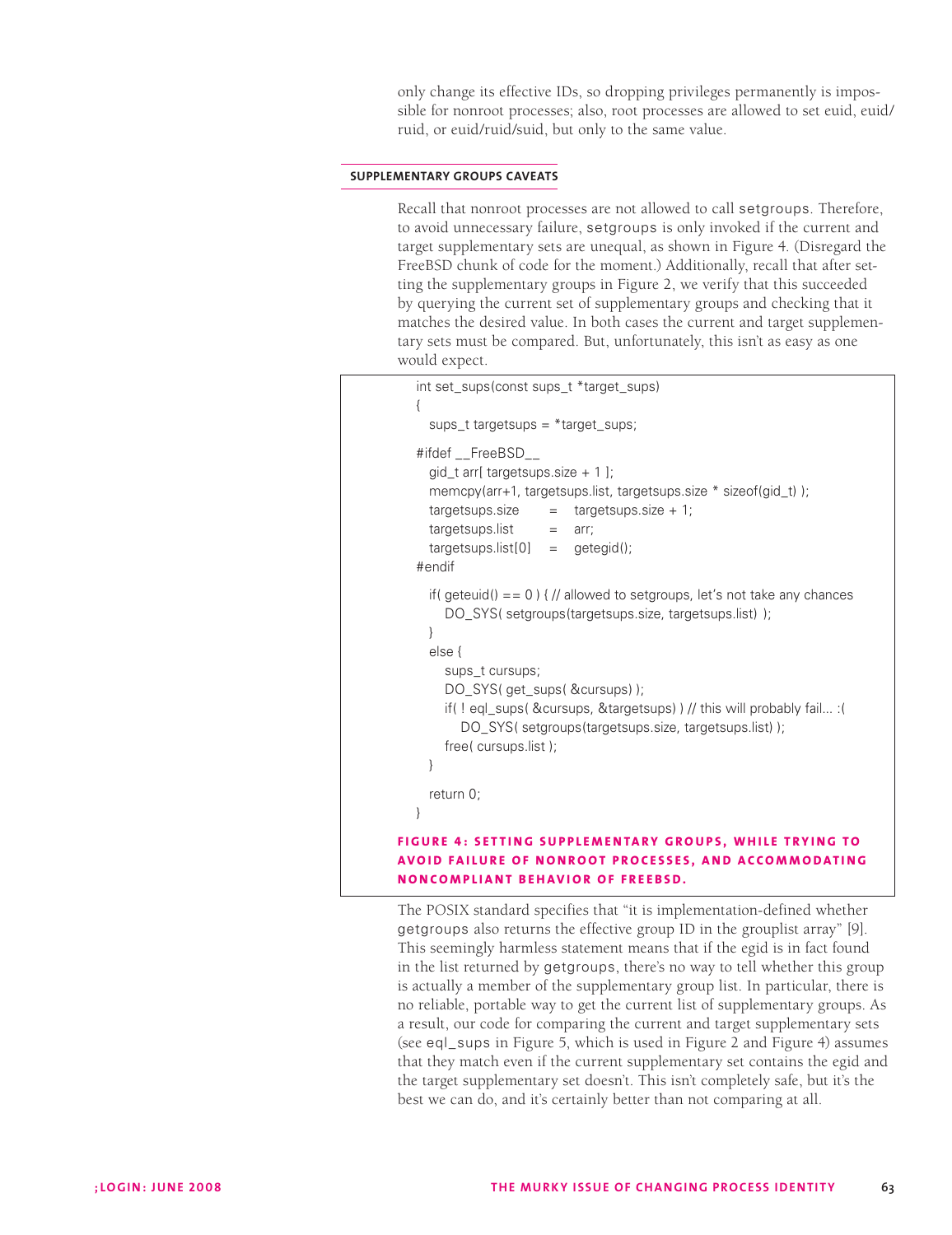```
bool eql_sups(const sups_t *cursups, const sups_t *targetsups) 
  {
    int i, j, n = \text{targetsups->size};int diff = cursups->size - targetsups->size; 
    gid_t egid = getegid();
    if( diff > 1 | diff < 0 ) return false;
    for(i=0, j=0; i < n; i++, j++)
       if( cursups->list[j] != targetsups->list[i] ) {
         if( cursups->list[j] == egid ) i--; // skipping j
         else return false;
        }
    // If reached here, we're sure i==targetsups->size. Now, either 
    // j==cursups->size (skipped the egid or it wasn't there), or we didn't 
    // get to the egid yet because it's the last entry in cursups 
    return j = cursups->\text{size} | |
       (i+1) == cursups->size && cursups->list[j] == egid);
   }
FIGURE 5: WHEN COMPARING THE CURRENT SUPPLEMENTARY
ARRAY TO THE TARGET ARRAY, WE IGNORE THE EGID IF IT'S
INCLUDED IN THE FORMER.
```
#### **noncompliant freebsd behavior**

Kernel designers might be tempted to internally represent the egid as just another entry in the supplementary array, as this can somewhat simplify the checking of file permissions. Indeed, instead of separately comparing the file's group against (1) the egid of the process and (2) its supplementary array, only the latter check is required. The aforementioned POSIX rule that allows getgroups to also return the egid reflects this fact. But POSIX also explicitly states that "set[\*]gid function[s] shall not affect the supplementary group list in any way" [12]. And, likewise, setgroups shouldn't affect the egid. So such a design decision, if made, must be implemented with care.

The FreeBSD kernel has taken this decision and designated the first entry of the supplementary array to the egid of the process. But the implementers weren't careful enough, or didn't care about POSIX semantics [4]. When trying to understand why the verification code in Figure 2 sometimes fails in FreeBSD, we realized that the kernel ignores the aforementioned POSIX rules and makes no attempt to mask the internal connection between egid and the supplementary array. Thus, when changing the array through setgroups, the egid becomes whatever happens to be the first entry of the array. Likewise, when setting the egid (e.g., through setegid), the first entry of the array changes accordingly, in clear violation of POSIX. The code in the beginning of Figure 4 accommodates this noncompliant behavior. Additionally, whenever we need to set the egid, we always make sure to do it after setting the supplementary groups, not before (see Figure 2).

#### **temporarily dropping and restoring privileges**

Our implementation also includes functions to temporarily drop privileges and to restore them. They are similar to Figure 2 in that they accept a "target identity" ucred\_t argument, they treat supplementary groups identically, and they verify that the required change has indeed occurred. When dropping privileges temporarily, we change only the euid/egid if we can help it (namely, if the values before the change are present in the real or saved IDs,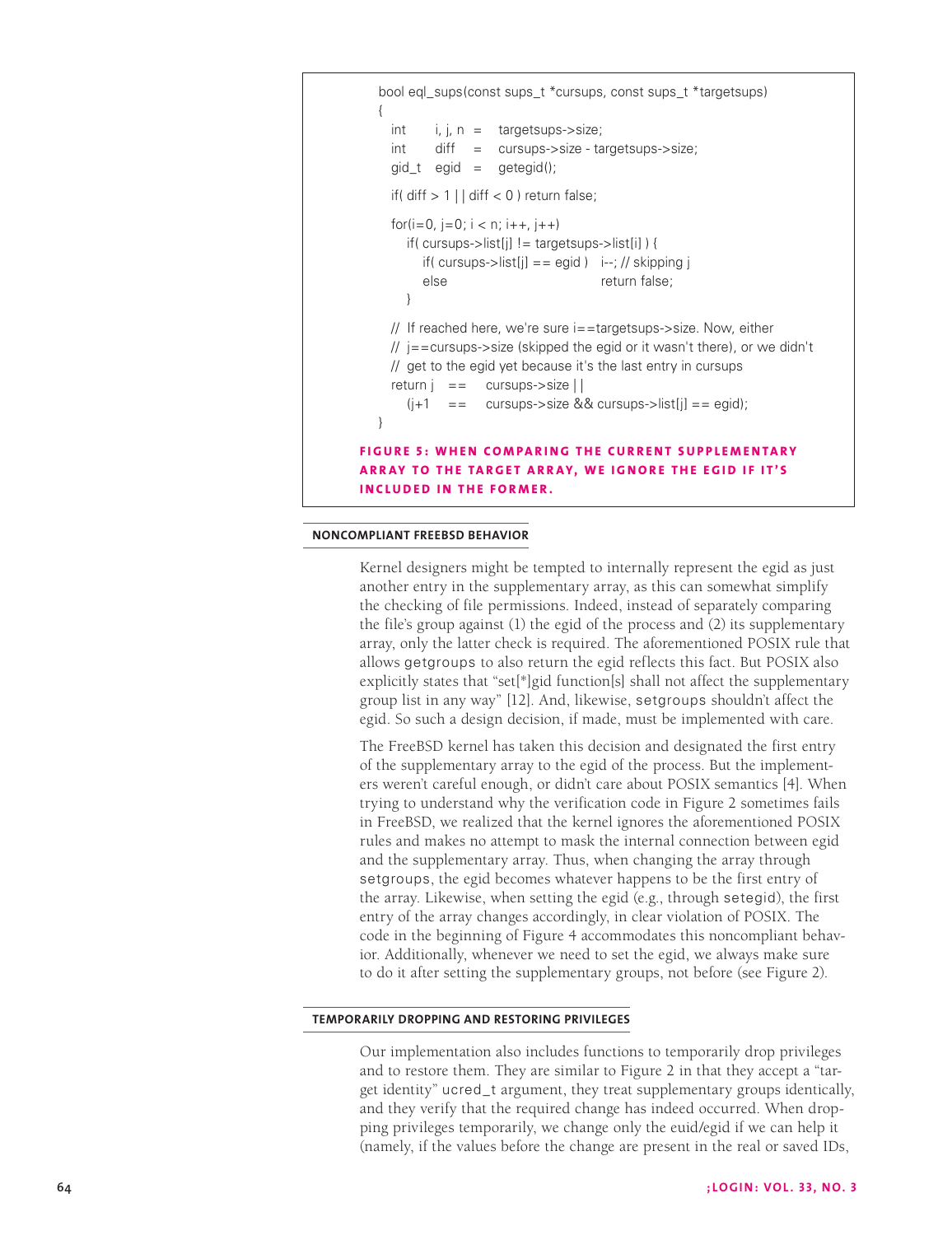which means restoration of privileges will be possible). Otherwise we attempt to copy the current values to the saved IDs before making the change. (Unfortunately, this will fail on AIX for nonroot processes.) The algorithm that restores privileges performs operations in the reverse order: first restoring uids, and only then restoring groups; saved and real IDs are unaffected.

#### **caution!**

Identity is typically shared among threads of the same application. Consequently, our code is not safe in the presence of any kind of multithreading: Concurrent threads should be suspended, or else they run the risk of executing with an inconsistent identity. Likewise, signals should be blocked or else the corresponding handlers might suffer from the same deficiency.

The algorithms described in this article do not take into account any capabilities system the OS might have (e.g., "POSIX capabilities" in Linux [8]). Capabilities systems, if used, should be handled separately.

# **Conclusion**

Correctly changing identity is an elusive, OS-dependent, error-prone, and laborious task. We therefore feel that it is unreasonable and counterproductive to require every programmer to invent his or her own algorithm to do so, or to expect programmers to become experts on these pitfalls. We suggest that the interests of the community would be better served by a unified solution for managing process privileges, and we propose the approach outlined in this article as one possible basis for such a solution. Our code is publicly available [18]. We welcome suggestions, bug reports, and extensions.

# **references**

[1] M. Bishop, "How to Write a Setuid Program," *;login* 12(1) (Jan./Feb. 1987).

[2] H. Chen, D. Wagner, and D. Dean, "Setuid Demystified," in *11th USENIX Security Symp.*, pp. 171–190 (Aug. 2002).

[3] D. Dean and A.J. Hu, "Fixing Races for Fun and Profit: How to Use Access(2)," in *13th USENIX Security Symp.*, pp. 195–206 (Aug. 2004).

[4] R. Ermilov, R. Watson, and B. Evans, [CFR] ucred.cr\_gid, thread from the FreeBSD-current mailing list: http://www.mail-archive.com/ freebsd-current@freebsd.org/msg28642.html (June 2001) (accessed March 2008).

[5] Exim Internet mailer: http://www.exim.org/ (accessed March 2008).

[6] Exim-4.69/src/exim.c*,* source code of exim 4.69: ftp://ftp.exim.org/ pub/exim/exim4/exim-4.69.tar.gz (accessed March 2008).

[7] W. Linton and L. Huff, "Easier Said Than Done," performed by The Essex *(*July 1963): http://www.youtube.com/watch?v=tgJ1ssTJtnA (accessed March 2008).

[8] Man capabilities(7)—Linux man page—overview of Linux capabilities: http://linux.die.net/man/7/capabilities (accessed Mar 2008).

[9] Man getgroups(2)—the Open Group Base Specifications Issue 6, IEEE Std 1003.1, 2004 edition: http://www.opengroup.org/onlinepubs/000095399/functions/getgroups.html (accessed March 2008).